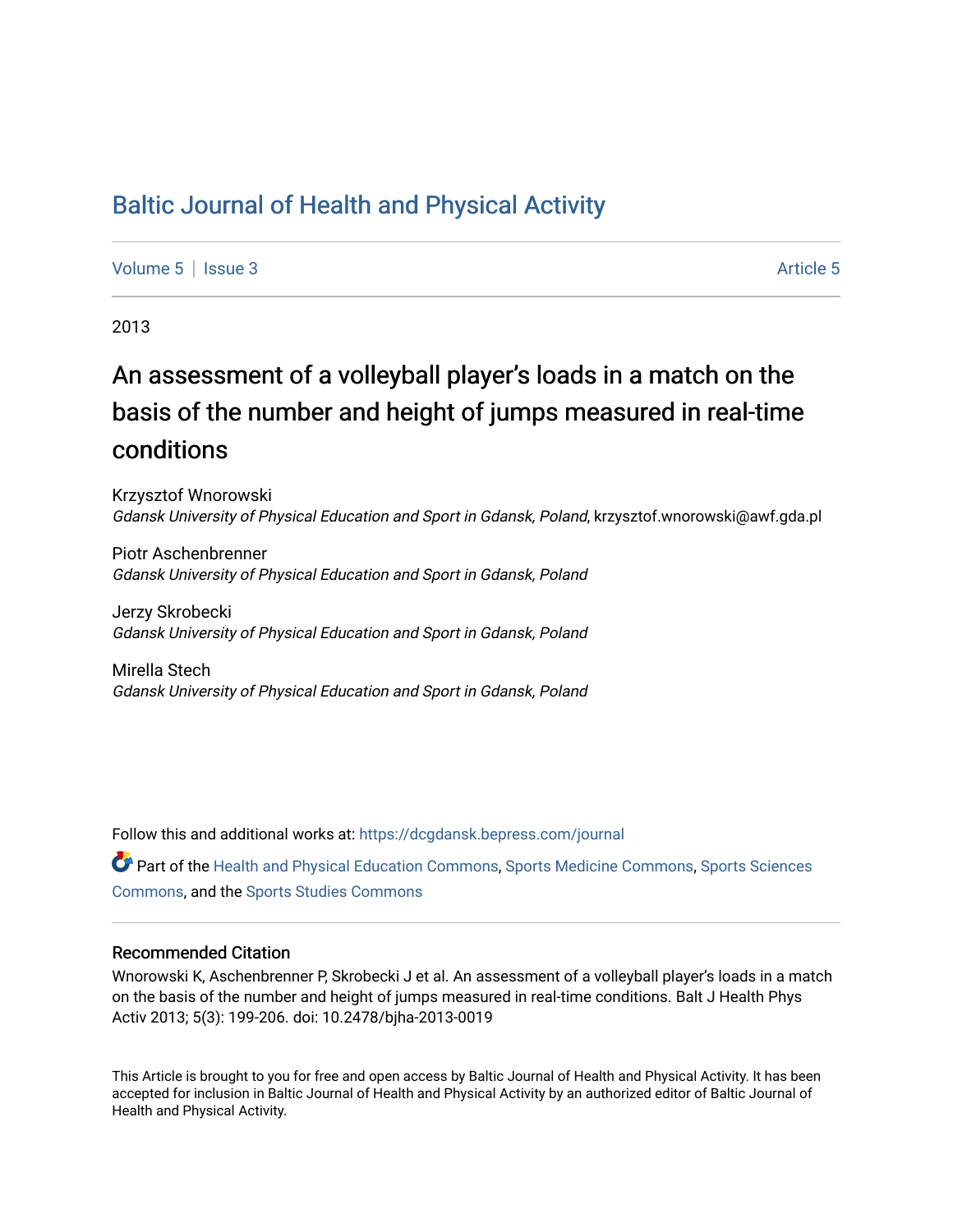

DOI: 10.2478/bjha-2013-0019

|                                                                                                                                                                                                                      | An assessment of a volleyball player's loads<br>in a match on the basis of the number and height<br>of jumps measured in real-time conditions                                                                                                                                                                                                                                                                                                                                                                                                                                                                                                                                                                                                                                                                                                                                                                                                                                                                                                                                                                                                                                                                                                                                                                                                                                                                                                              |  |  |  |  |  |
|----------------------------------------------------------------------------------------------------------------------------------------------------------------------------------------------------------------------|------------------------------------------------------------------------------------------------------------------------------------------------------------------------------------------------------------------------------------------------------------------------------------------------------------------------------------------------------------------------------------------------------------------------------------------------------------------------------------------------------------------------------------------------------------------------------------------------------------------------------------------------------------------------------------------------------------------------------------------------------------------------------------------------------------------------------------------------------------------------------------------------------------------------------------------------------------------------------------------------------------------------------------------------------------------------------------------------------------------------------------------------------------------------------------------------------------------------------------------------------------------------------------------------------------------------------------------------------------------------------------------------------------------------------------------------------------|--|--|--|--|--|
| Authors' Contribution:<br>A - Study Design<br>B - Data Collection<br>C - Statistical Analysis<br>D - Data Interpretation<br>E - Manuscript Preparation<br>F - Literature Search<br>G - Funds Collection              | Krzysztof Wnorowski <sup>(A, B, D, E, G)</sup> , Piotr Aschenbrenner <sup>(A, B, C, E)</sup> ,<br>Jerzy Skrobecki <sup>(F)</sup> , Mirella Stech <sup>(F)</sup><br>Gdansk University of Physical Education and Sport in Gdansk, Poland                                                                                                                                                                                                                                                                                                                                                                                                                                                                                                                                                                                                                                                                                                                                                                                                                                                                                                                                                                                                                                                                                                                                                                                                                     |  |  |  |  |  |
|                                                                                                                                                                                                                      | Key words: volleyball, height of reach, attack, block, service.                                                                                                                                                                                                                                                                                                                                                                                                                                                                                                                                                                                                                                                                                                                                                                                                                                                                                                                                                                                                                                                                                                                                                                                                                                                                                                                                                                                            |  |  |  |  |  |
| <b>Background:</b><br><b>Material/Methods:</b><br><b>Results:</b><br><b>Conclusions:</b>                                                                                                                             | <b>Abstract</b><br>The value of volleyball players' reach is often critical to their efficient functioning in the<br>game. It depends on the jumping ability factor and the player's body build. An analy-<br>sis of this parameter is particularly difficult to carry out in real conditions of the game.<br>The objective of the research was to determine the height of reach in basic technical<br>and tactical actions of leading Polish volleyball players during a match in regard to<br>their maximum values measured in laboratory conditions.<br>The study involved five volleyball players, Polish representatives of different speciali-<br>zation in the game: the attacker, the setter, the middle blocker and two receivers. The<br>study made use of a camcorder and an innovative computer program AS-4, which<br>enables measuring the value of reach at which tactical and technical actions are car-<br>ried out in the game.<br>A total of 378 tactical and technical actions of the tested players were registered. It<br>turned out that they were performed at the level of (reach) 87.4% in comparison to the<br>maximum reach measured in laboratory conditions.<br>Values of reach achieved by the tested volleyball players have a significant, positive<br>correlation with results obtained in individual sets. The values closest to the value of<br>the maximum reach were reported in attack, the lowest ones in setting. |  |  |  |  |  |
| Word count: 2,540<br>Tables: 2<br>Figures: 4<br>References: 31<br>Corresponding author:<br>Dr Krzysztof Wnorowski<br>80-336 Gdańsk, Poland, ul. K. Górskiego 1<br>Phone: +4858 554-73-78<br>E-mail: wnorowskik@wp.pl | Received: December 2012<br>Accepted: August 2013<br>Published: October 2013<br>Gdansk University of Physical Education and Sport, Chair of Sport                                                                                                                                                                                                                                                                                                                                                                                                                                                                                                                                                                                                                                                                                                                                                                                                                                                                                                                                                                                                                                                                                                                                                                                                                                                                                                           |  |  |  |  |  |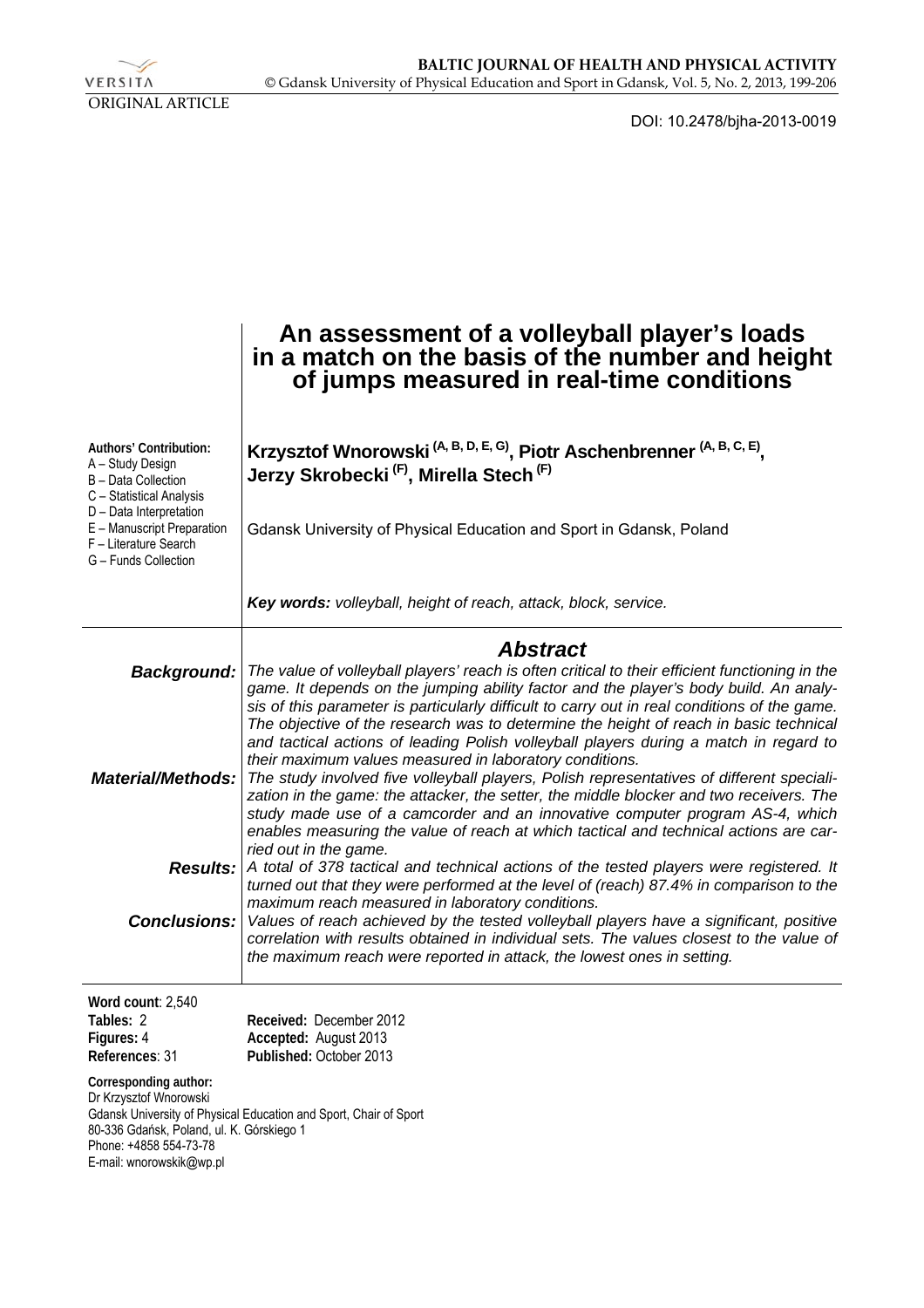#### **Introduction**

A study of a player's dynamics is mainly performed with a dynamometric platform and 3D analysis systems (e.g. Ariel, Vicon, etc.). Using KISTLER platforms, Kabaciński set jump parameters for various actions of the national team volleyball players [1]. The greatest value of the vertical component of ground reaction forces were for a jump to attack from the back row (max  $RZ = 2.93$  weight), and the strength impulse was the highest for the block with a jump – 630 Ns (570 Ns for attack). There are many different methods of measuring the jumping ability, from very simple ones without complicated apparatus to those carried out in specially designed laboratories [2]. There were also several studies carried out already in the 1980s and the 1990s on the influence of the body build [3] and strength characteristics of leg muscles on the efficiency of the vertical jump [4, 5, 6], and on the impact of various types of weight training [7, 8, 9, 10] on an athlete's jumping skills. Of particular interest here are studies related to plyometric workout [11,12], assessing its impact on the development of lower limbs muscle strength. The results of this research have become the basis for determining the physiological characteristics of movements associated with performing so-called vertical jumping in individual and team disciplines [13, 14, 15, 16]. Research results have shown a close correlation between results in the jump and the muscle explosive strength of the lower limbs, reaching up to  $r = 0.93$  [17]. In studies on power, it was found that the relative maximum and average output power are factors strongly related to the vertical jump height among professional players of male and female teams in beach and indoor volleyball [18, 19]. It was also found that different types of jumps require unique to them only conditions of obtaining muscle strength and that training in one kind of jump does not necessarily improve the result in another kind [20]. Other authors' research showed that the jumping ability formation of an extra load during the eccentric phase of the so-called counter-movement gives better results when compared to a typical training of volleyball players' jump consisting in a large number of jumps [21, 22, 23].

To test the lower limbs muscle strength, ergometric testing, jumps with resistance [18,8], static jumps, tests on tensoplatforms, short runs, lifting the maximum weight [24, 25], pressing with legs [26], side jumping from the spot [7,10] and isometric [24] and isokinetic tests [10] are applied.

There are, however, few studies related to the registration of jumping ability parameters directly in the match, although laboratory tests to create biomechanical efficiency evaluation criteria of an attacking volleyball player have been carried out [29]. Volleyball is a team game in which the reach at which the player executes a typical for that sport action (attack, block, serve and setting) is of particular importance. It determines the player's ability to operate effectively and efficiently.

#### *The purpose of research*

The aim of the study was to estimate the number and the value of mechanical parameters of jumps recorded in real conditions and specifying the height, time and coordinates on the court of actions performed while jumping during a volleyball match. Next the dynamics of changes in the reach of players at the highest level of sports mastery were also examined in subsequent sets.

# **Material and method**

The study involved 5 male volleyball players representing the highest sports level in volleyball (members of the national team and the Plus League). The relevant parameters associated with an analysis of jumping are presented in Table 1. Actions of players participating in the game at different positions and pursuing various functions: the receiver, the middle blocker, the attacker and the setter were examined. Only the libero was omitted from the study, because due to rules of the game he does not perform attack, block and setting.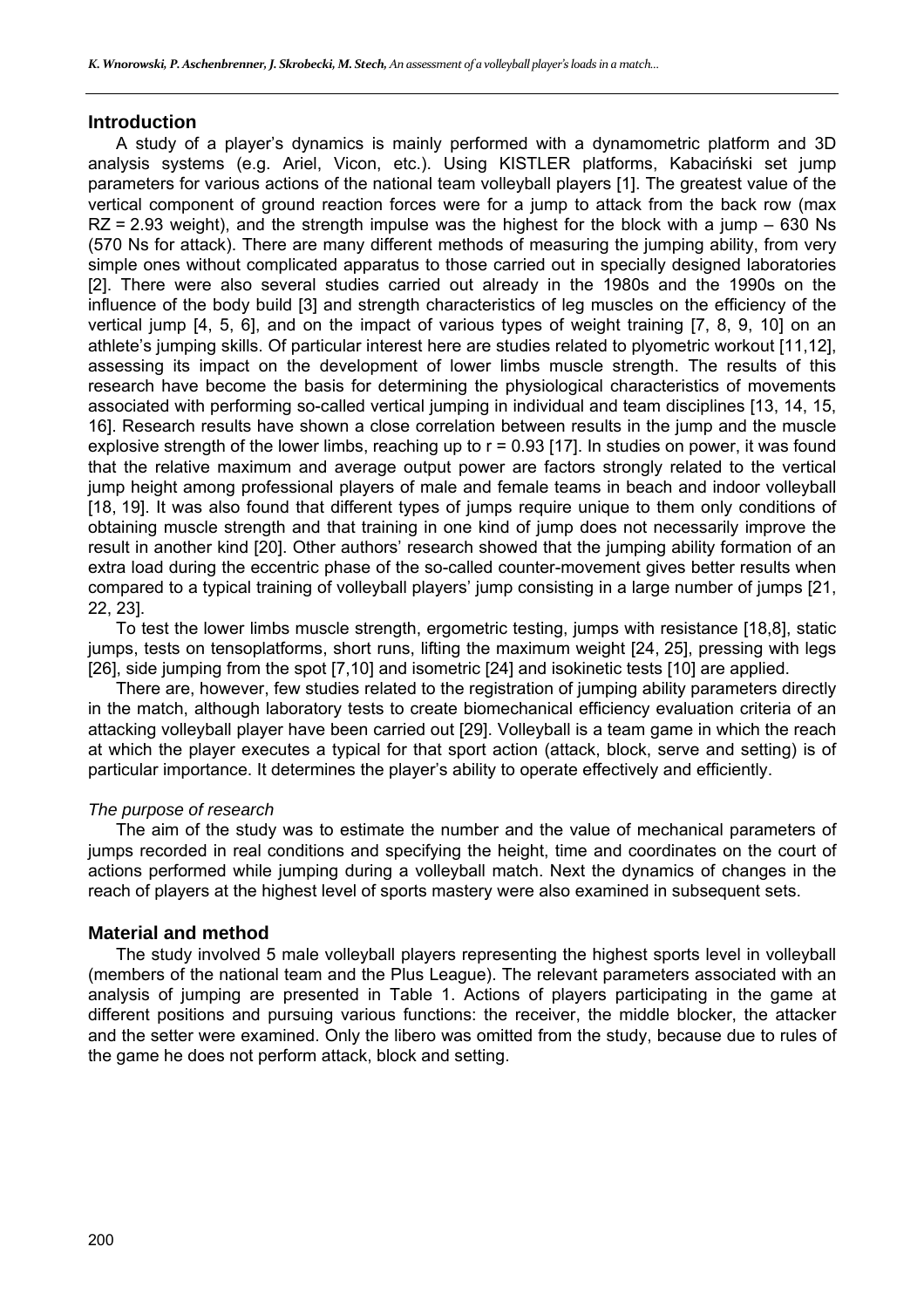| Player       | Specialization | Body height [cm] | Body mass [kg] | Reach in attack [cm] | Reach in block [cm] | Arm span [cm] |
|--------------|----------------|------------------|----------------|----------------------|---------------------|---------------|
|              | receiver       | 195              | 90             | 345                  | 318                 | 250           |
|              | middle blocker | 204              | 104            | 360                  | 340                 | 264           |
| າ            | receiver       | 197              | 94             | 344                  | 324                 | 256           |
| Д            | setter         | 200              | 88             | 336                  | 317                 | 257           |
| <sub>5</sub> | attacker       | 196              | 98             | 348                  | 330                 | 252           |

Tab. 1. The characteristics of the studied players (laboratory tests)

A video footage of a league game (the Plus League) recorded by means of a digital camcorder placed on a side grandstand on a tripod at a height of 5 m was used for the analysis. A computer program AS-4 (an optoelectronic method) was used to determine biomechanical parameters of the players' jumps. The software algorithm allows calculating geometry in 3D space without knowing the camera location and parameters [26]. Court coordinates of the take-off and landing, the height of the jump and the time of action were directly determined from the program. Next, the percentage height in relation to the maximum height of the jump was calculated. The significance of differences in individual sets was examined by means of the one-way analysis of variance ANOVA in the Statistica software with probability at  $p < 0.05$ .

# **Results**

On the basis of the video recording of the match and the optoelectronic analysis with the AS-4 program, the number of jumps and their parameters for each player in particular sets were determined. Table 2 presents a list of mean heights of the jump and the percentage heights in relation to the maximum jump, with a breakdown into sets of the match and the action in the game: attack, block, serve and setting.

| Type of action/ set                             |             | N                           | Absolute height |       | Relative height |       |
|-------------------------------------------------|-------------|-----------------------------|-----------------|-------|-----------------|-------|
|                                                 |             |                             | x [cm]          | SD x  | $%$ max         | SD%   |
|                                                 | whole match | 87                          | 315.2           | 17.59 | 90.7            | 5.06  |
|                                                 | set 1       | 19                          | 329.4*          | 14.74 | 94.7*           | 4.67  |
| Attack                                          | set 2       | 23                          | 308.1           | 18.89 | 89.0            | 5.13  |
|                                                 | set 3       | 23                          | $315.1*$        | 15.13 | $90.7*$         | 4.61  |
|                                                 | set 4       | 22                          | 310.5           | 14.31 | 89.1            | 3.99  |
|                                                 | whole match | 133                         | 292.7           | 17.09 | 88.9            | 5.37  |
|                                                 | set 1       | 28                          | 307.2*          | 16.77 | 93.4*           | 4.27  |
| <b>Block</b>                                    | set 2       | $20*$                       | 288.9           | 18.03 | 88.1            | 5.95  |
|                                                 | set 3       | 36                          | 288.5           | 14.08 | 87.5            | 4.69  |
|                                                 | set 4       | 49*                         | 289.2           | 14.73 | 87.7            | 4.93  |
|                                                 | whole match | 83                          | 309.5           | 25.74 | 89.4            | 7.76  |
|                                                 | set 1       | 23                          | 320.0*          | 16.82 | $92.0*$         | 5.16  |
| Serve                                           | set 2       | 15                          | 307.7           | 23.33 | 88.8            | 7.22  |
|                                                 | set 3       | 22                          | 305.5           | 36.92 | 88.5            | 11.05 |
|                                                 | set 4       | 23                          | 303.9           | 19.17 | 88.1            | 5.70  |
|                                                 | whole match | 75                          | 261.3           | 24.63 | 77.6            | 6.25  |
|                                                 | set 1       | 24                          | 255.7           | 32.84 | 76.0            | 8.38  |
| Setting                                         | set 2       | 17                          | 269.8*          | 25.81 | $80.0*$         | 7.21  |
|                                                 | set 3       | 21                          | 259.3           | 18.90 | 76.9            | 4.31  |
|                                                 | set 4       | $13*$                       | 263.5           | 15.81 | 78.4            | 3.82  |
| total<br>$* - 1 - 11 - 11 -$<br>$\cdot$ $\cdot$ |             | 378<br>$\sim$ $\sim$ $\sim$ | 295.3           | 28.34 | 87.2            | 7.72  |

Tab. 2. The number and height of jumps of the studied volleyball players

*\*statistically significant at p < 0.05*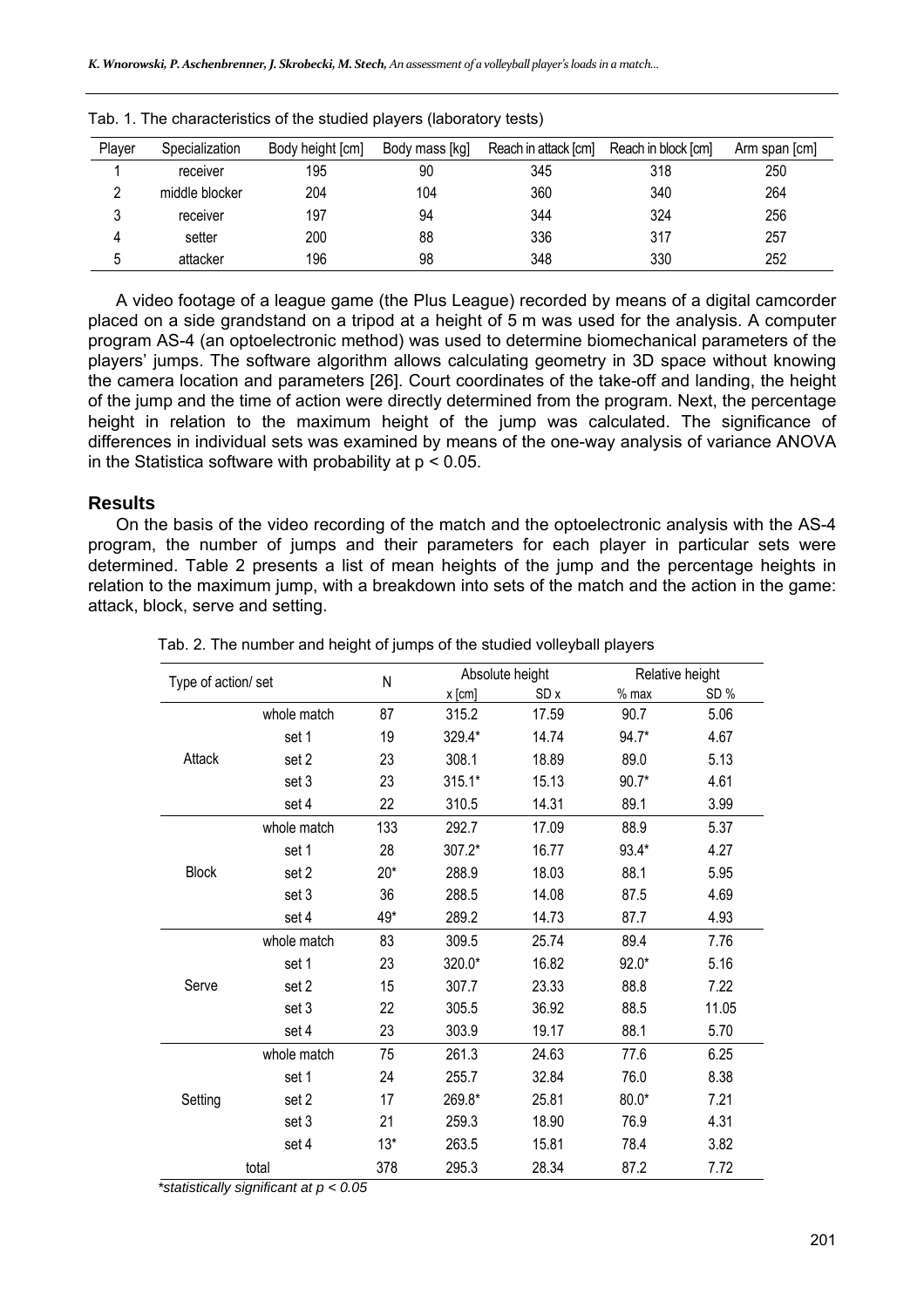A total of 378 jumps were registered during basic technical and tactical actions in volleyball. The mean reach was 295.3 cm, which represents 87.2% of the maximum reach measured in the laboratory. The most jumps were observed in the block  $-133$ , then in attack  $-87$  and in the serve – 83. There were 75 settings which were made by setter 4, which was in accordance with the tactical provisions. Figure 1 shows the average position of the start of the jump. One can see the advantage of the block in the middle and of the attack on the left side.



Fig. 1. Coordinates of the players' positions on the court during the jump start – the whole match

The highest jumps were observed in the course of attack – the average of 315.2 cm (90.7% of the maximum reach). During the block and the serve the height of the jump was within the limits of 292-309 cm (85-90% of the maximum reach).

While analysing the distribution of heights in individual sets, a decline in the results during the progress of the match is noticeable. In the first set the height of the jump in attack (mean value 329.4 cm) and in the block (mean value 307.2 cm) was over 93% of the maximum. In the second set the jump height fell to 87-89% max, the mean value in attack  $-$  308.1 cm and in the block  $-$ 288.9 cm. In the third and fourth set the values in the block and during the serve did not change significantly, although in the third set the height of attack slightly increased to 90.7% max (315.1 cm). Changes in the percentage height compared to the maximum reach are shown in Figure 2.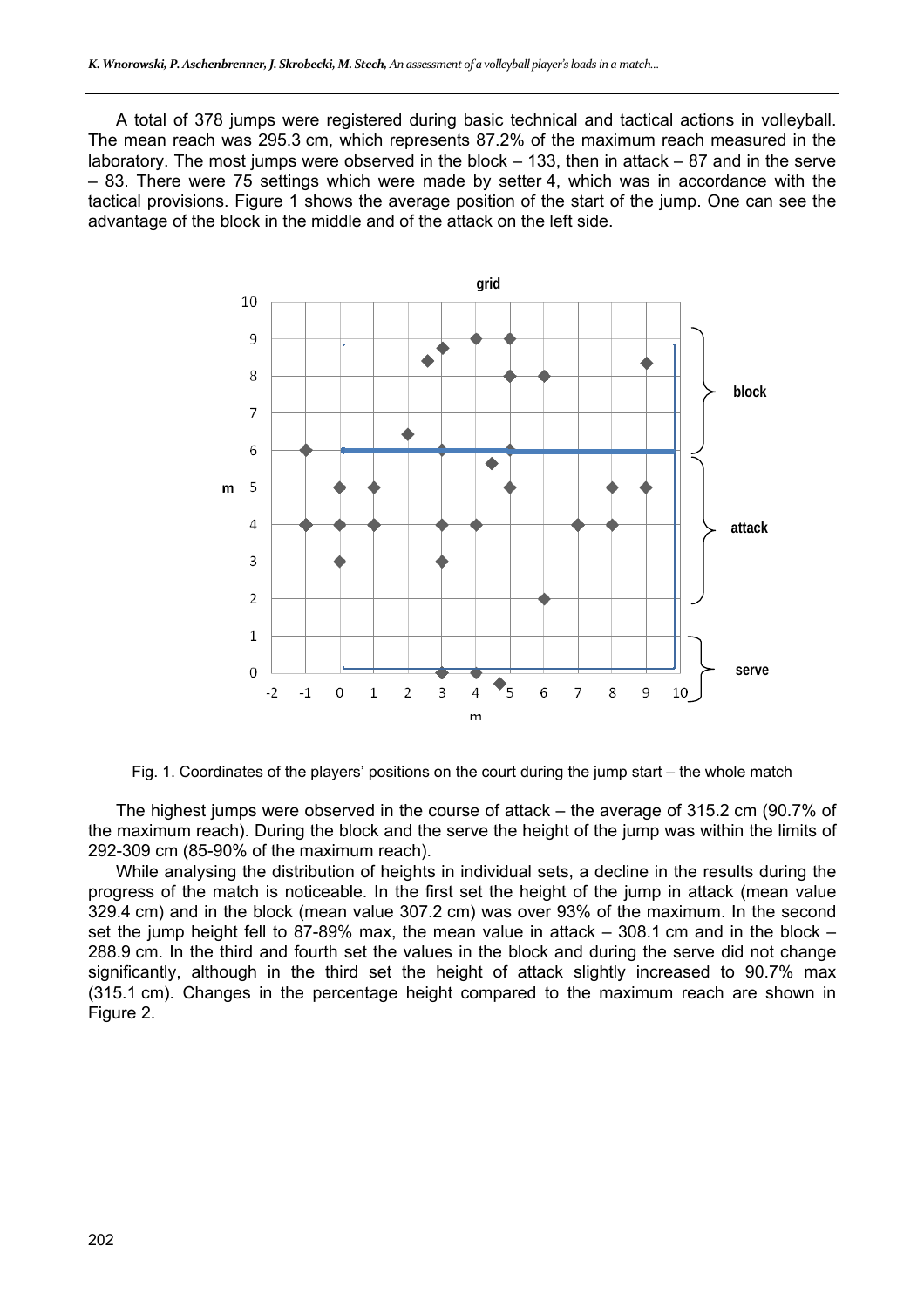

Fig. 2. The mean percentage of the height of the team's jumps in the whole match

Having data on the height of jumps, one can analyse the work performed by different players in relation to their maximum jumping potential, their level of involvement in the match and how they respond to increasing fatigue. Figure 3 illustrates mean values of particular players' relative jump height in attack in subsequent sets of the analysed match. Jump values of player no. 5 deviate from the mean value; in the second set he showed better results than in the remaining sets. Opposite dependence was reported in the other players, who in the second set jumped the lowest to attack.



Fig. 3. The mean relative heights of jump in attack for particular players

The dynamics of changes in the volume of the players' work during the match can be specified on the basis of an analysis of the heights of jumps during subsequent sets. Figure 4 shows how the heights of jumps fell and rose in individual sets.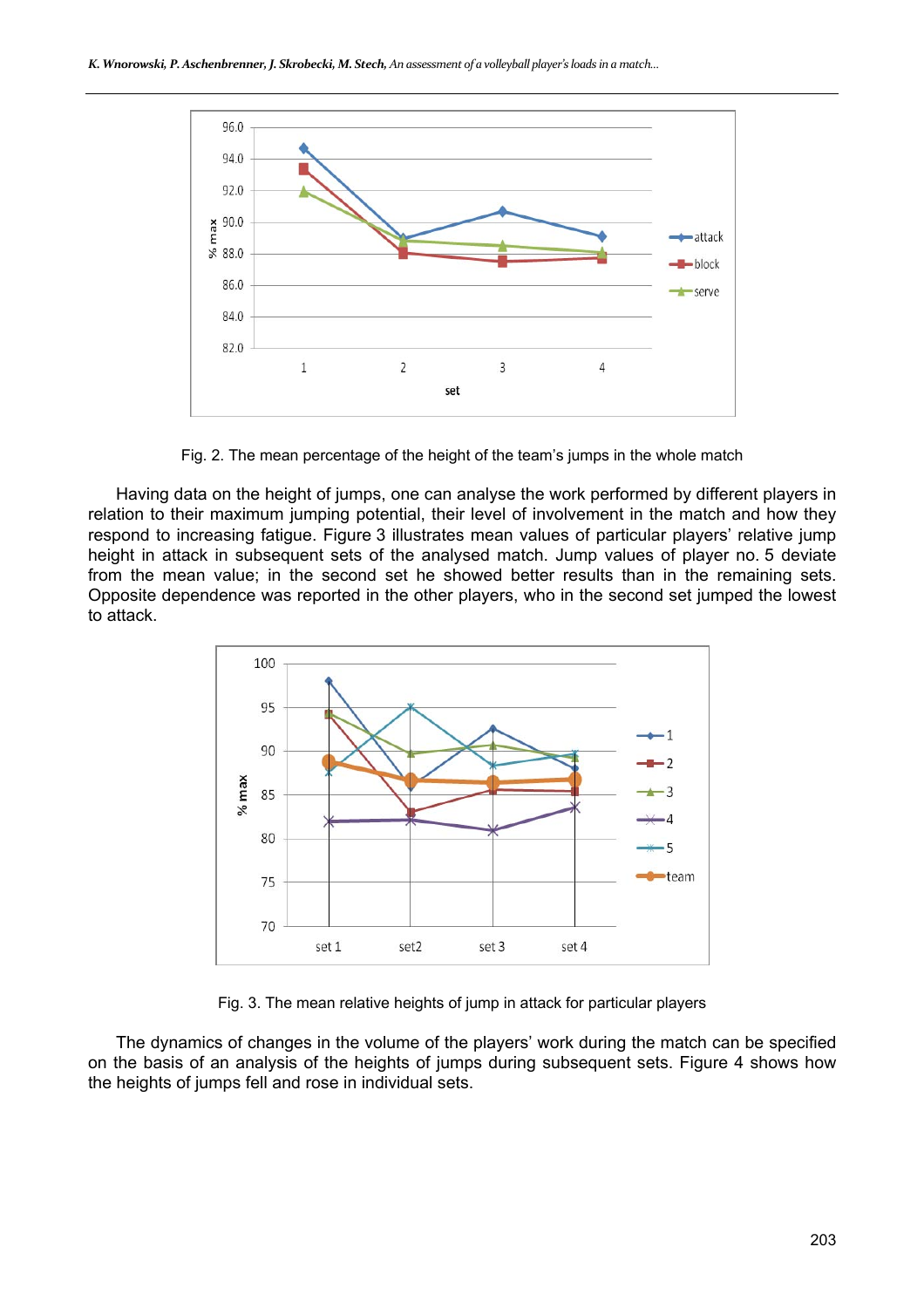

Fig. 4. Distribution of the relative height of jump during a set

The trend lines designated by the third-degree polynomials (best reflecting the course of changes in time; the determination coefficient  $R^2$  had the highest values) show characteristic tendencies in the course of the game. In individual sets players achieve the greatest values of reach (jump) in the early minutes of the game and in its final stage.

### **Discussion**

One of the easiest, most commonly used by teachers and trainers, tests is to measure the elevation of the body using the vertical jump test (Sargent's test). The measurement can be made after a run-up or from the standing position.

Another simple way to evaluate the jumping ability is Starosta's test. The test is performed on a specially prepared platform with sides of 1 m, which has a measuring tape with a scale accurate to 0.01 m. The end of the tape is attached to the subject's hips by means of a belt. The height of the jump is determined based on the length of stretching of the measuring tape. The advantage of these tests is their widespread availability, practically in all conditions.

Another method, requiring special equipment, is a jumping and power test performed on a dynamometric platform. Subjects perform 6 single standing jumps separated by a 1-minute break. In jumps 1-3 they should achieve the maximum height, while the purpose of jumps 4-6 is to obtain the maximum power at the take-off. A high correlation (0.93) was found between the results of measurements of the jumping ability on the tensometric platform and Starosta's test. However, these are laboratory measurements which do not take into account all the variables affecting a volleyball player's reach in basic actions. Of vital importance for the player's reach in the game is the level of particular players' individual technique, their cooperation (setter – attacker) as well as tactics of, for example, executing the block.

Already at the end of the 20th century research was carried out to specify the height of jump and other mechanical parameters in volleyball, depending on the type of run-up and the technique of attack [30].

It is known that the efficiency of performing mainly attack and block in volleyball is largely affected by the level at which these actions are carried out. Morphological parameters (body height, length of upper limbs) and the jumping ability are the components of reach. There are, however, no methods to determine the value of volleyball players' reach measured directly in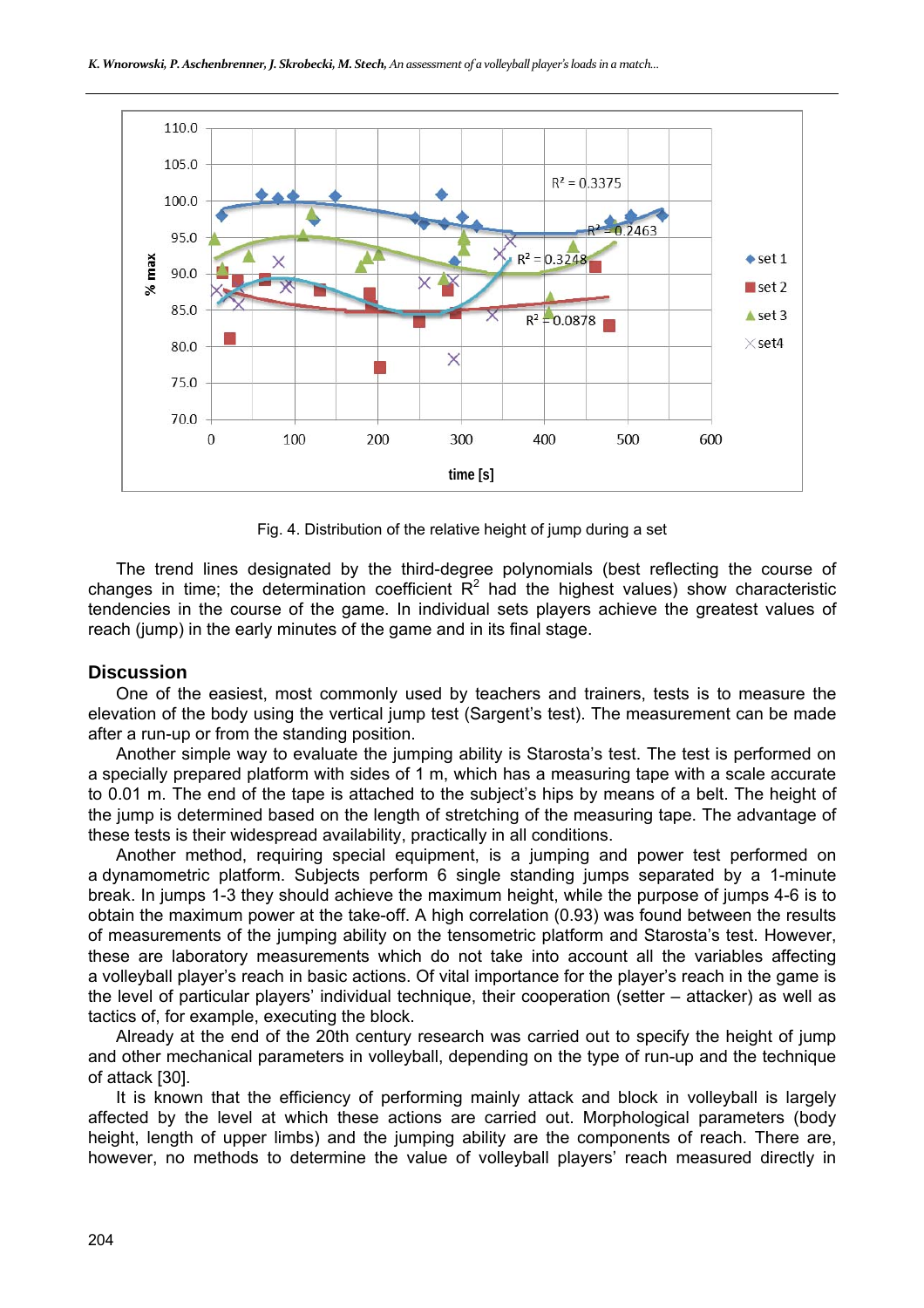conditions of a sports fight and how the dynamics of changes in the game affect the final outcome in particular sets.

Having the height of jumps, one can also trace the load and the work performed by players during the competition, which is possible in practice only by means of non-invasive methods. The optoelectronic method, based on an analysis of the recorded image, which was used in this study is precisely such a method.

The obtained results are in accordance with the course of the sports fight. The worst results (statistically significantly) were reported in the second set, which the tested team lost. Other sets (won) were characterised by higher values of reach. This confirms the fact of a strong correlation between the height of the achieved reach and the sports result in volleyball.

The highest mean height of jumps was in the first set. Then it fell significantly in the second set only to remain at a similar level, though clearly lower than in the first set, in the third and fourth one.

The level of maintaining the mean height of jumps may be an indicator of players' fitness preparation as well as of their tactical and technical level. Having such data as the height of jump, the player's body mass and the time between subsequent jumps, one can estimate the performed work, power and physiological load during a volleyball match. This may be an important hint for the coach who assesses the game. A systematic analysis carried out over a series of competitions can be used to control the effects of volleyball training. Extensive scientific research was devoted to the study of these abilities. However, most of these studies focused on understanding the regularities of development of individual skills and methods of their improvement.

Fewer papers have been devoted to examining the impact of motor skills interdependence on the sports result. This issue is of vital importance for the praxis, because the knowledge of basic regularities of development and interrelationship between motor skills allows applying appropriate training methods. Using optimal training loads will result in the development of all motor skills adequate to the needs. Simultaneously, it is important to examine the correlation between the process of development of motor skills and the processes of shaping movement habits specific to male and female volleyball players. The existence of such a correlation is indisputable; however, only their exact examination and evaluation will help to implement reasonably the process of sports improvement and the building of model characteristics [31].

# **Conclusions**

The largest value in the volleyball players' reach in comparison to the maximum level measured in the laboratory was reported in attack – 90.7%, then in the block and the serve – about 89%. The lowest reach was measured in setting – 77.6% of the maximum value. On average this constitutes 87.2% in all the activities. The subjects most commonly jumped to block – 133, accounting for 35.2% of all the analysed actions. Trendlines show that the highest values of reach were reported at the beginning and end of each set. Throughout the match, however, the relationship was a little different. The players jumped the highest in the first set only to stabilize their performance at a lower level in the subsequent sets. The correlation between the obtained results of reach and the sports result additionally confirms the legitimacy of this kind of research

#### **References**

- 1. Kabacinski J, Dworak LB, Murawa M, Maczynski J. Biomechanical comparative analysis of take-off dynamics parameters in blocks and spikes of female volleyball. In: Abstracts of International Biomechanics Conference. Warsaw; 2010, 101-102.
- 2. Starosta W, Radzinska M. Porownanie wynikow skocznosci uzyskanych roznymi metodami pomiaru [A comparison of results in the jumping ability obtained by various methods of measurement]. Monografie nr 333 [Monographs no. 333]. Poznan: AWF; 2001. Polish.
- 3. Ruka M, Szeklicki R. Zdolności skocznościowe a wybrane parametry morfologiczne [Jumping abilities and selected morphological parameters]. Monografie nr 318 [Monographs no. 318]. Poznan: AWF; 1995. Polish.
- 4. Harmen E. Estimation of human power output from vertical jump. Journal of Applied Sport Science Research. 1991;5(3):116-120.